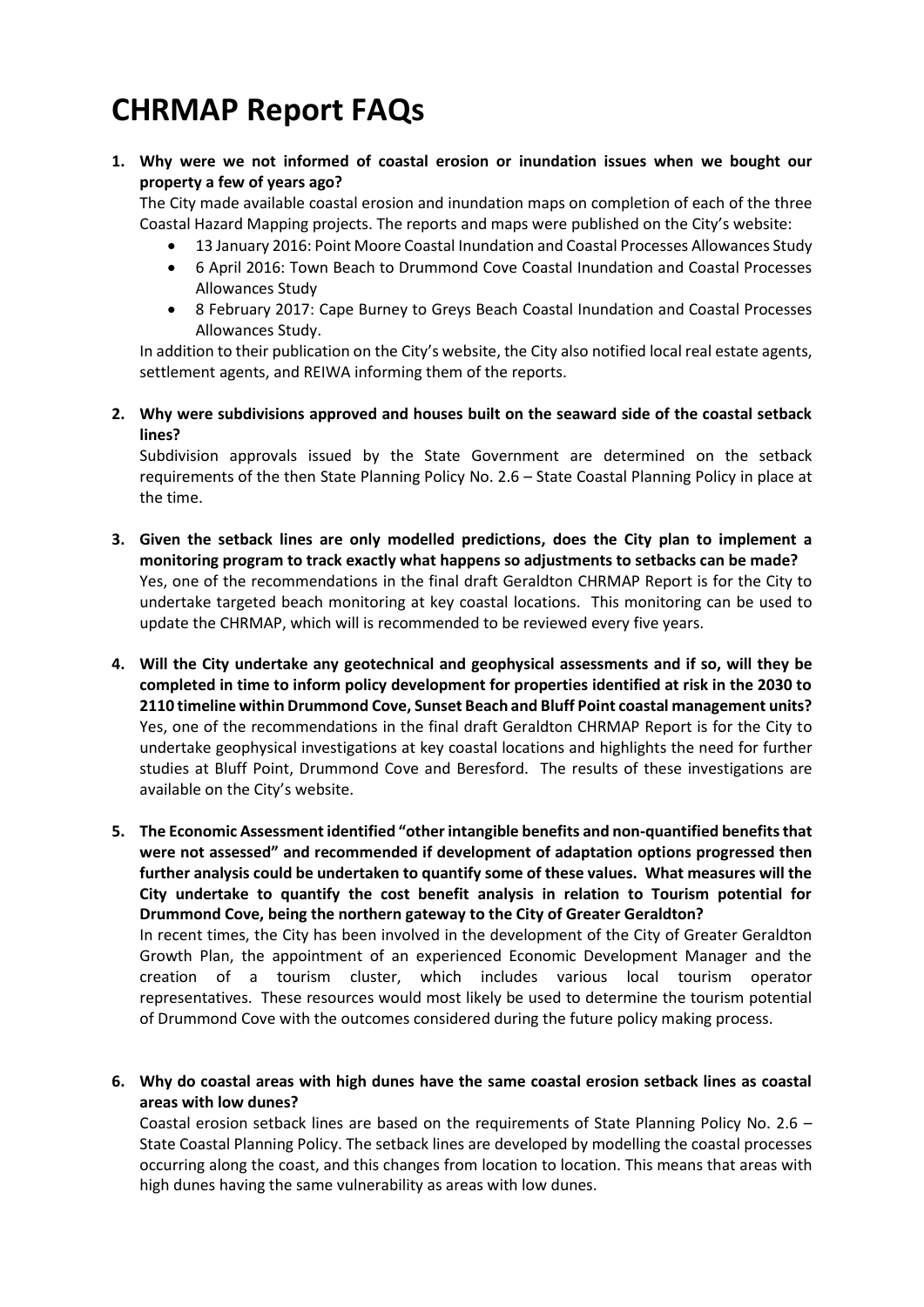**7. The CHRMAP showed that coastal erosion in Bluff Point has been negligible since approximately 1850 whilst other areas such as Sunset and Drummonds Cove are not so fortunate to have extensive reef that Bluff Point has that breaks the energy from the swell. Western Australia, through Recfishwest and the State Government, have built four artificial reefs nearly 10kms long at various locations at a cost of approximately \$1million per reef. These reefs have been a huge success in allowing fish stocks and recreational fishing to flourish whilst driving tourism. Filling gaps in the reef with artificial reefs could be of great benefit not only to the survival of our beaches and coastline but could bring added benefits in forming fishing reefs for divers and fishermen as well as better waves for surfers, paddle boarders ,windsurfers and other water users. Could similar structures along our coast, which could also be used to infill places where the reef is missing, be considered?**

This idea could be investigated as part of the policy development phase of this project. The Geraldton CHRMAP Report recommends several adaptation and resilience measures considered appropriate to the Geraldton coast by professional coastal engineers, including the long-term adaptation pathways that the City and its community can adopt to become more resilient to coastal hazards such as coastal erosion and coastal inundation. A potential issue with this option may be its effectiveness to mitigate the 0.9m sea level rise and the State Planning Policy No. 2.6 – State Coastal Planning Policy requires to be taken into consideration. Council's adoption of the Plan will allow the progression of further detailed studies, investigations and community consultation to refine the location of the coastal setback lines, seek formal funding advice from the State Government and the development of local coastal planning policies to address the potential impacts of long-term climate change. The report is a strategic document that recommends specific investigations and ongoing monitoring actions to continue to inform a fiveyearly review of the plan and recommended actions. Further consultation with the community is proposed in Stage 3, during the development of a local coastal planning policy, and community ideas and suggestions will again be collated for consideration during this process. In regard to coastal erosion being negligible since 1850, the probable primary difference between the last 100 years and the next 100 years is the requirement to manage a 0.9m sea level rise.

**8. Geotextile groynes appear to work in the same way as an artificial reef. The groynes extending from the shore out into the sea don't appear to work because they are supposed to be helping sediment to build up but in the case of our coastline, the harbour and town development has prevented the sediment being deposited anywhere near our areas. Would it not be more viable to place structures horizontal to the coast and between the shore and the shipping channel in order to reduce the impact of the swell coming out of the deepened channel?** 

This idea could be investigated as part of the policy development phase of this project. Generally, along the Geraldton coastline, there is a northerly drift of sand. The Port, as part of their development annually bypass 12,500 cubic metres of sand, picked up from south of the Port and deposited at the Beresford foreshore or Bluff Point. The sand bag groyne at Rundle Park mimics the old boat ramp. Residents advised that when the boat ramp was removed, the erosion increased. Coastal experts suggested the city trial the groyne where the boat ramp was located. The City sought further advice and has since installed three similar sand bag groynes at Drummond Cove and one at Sunset Beach. If they are not successful, they can be removed. The Geraldton CHRMAP Report recommends several adaptation and resilience measures considered appropriate to the Geraldton coast by professional coastal engineers, including the long-term adaptation pathways that the City and its community can adopt to become more resilient to coastal hazards such as coastal erosion and coastal inundation.

**9. Responsibility for increased erosion has been admitted by the Port and the Geraldton Guardian has claimed the City is also responsible for the increased erosion due to the works at the Foreshore. Why does the CHRMAP report not take into account sand replenishing, man-made modifications, etc… in its calculations for erosion?**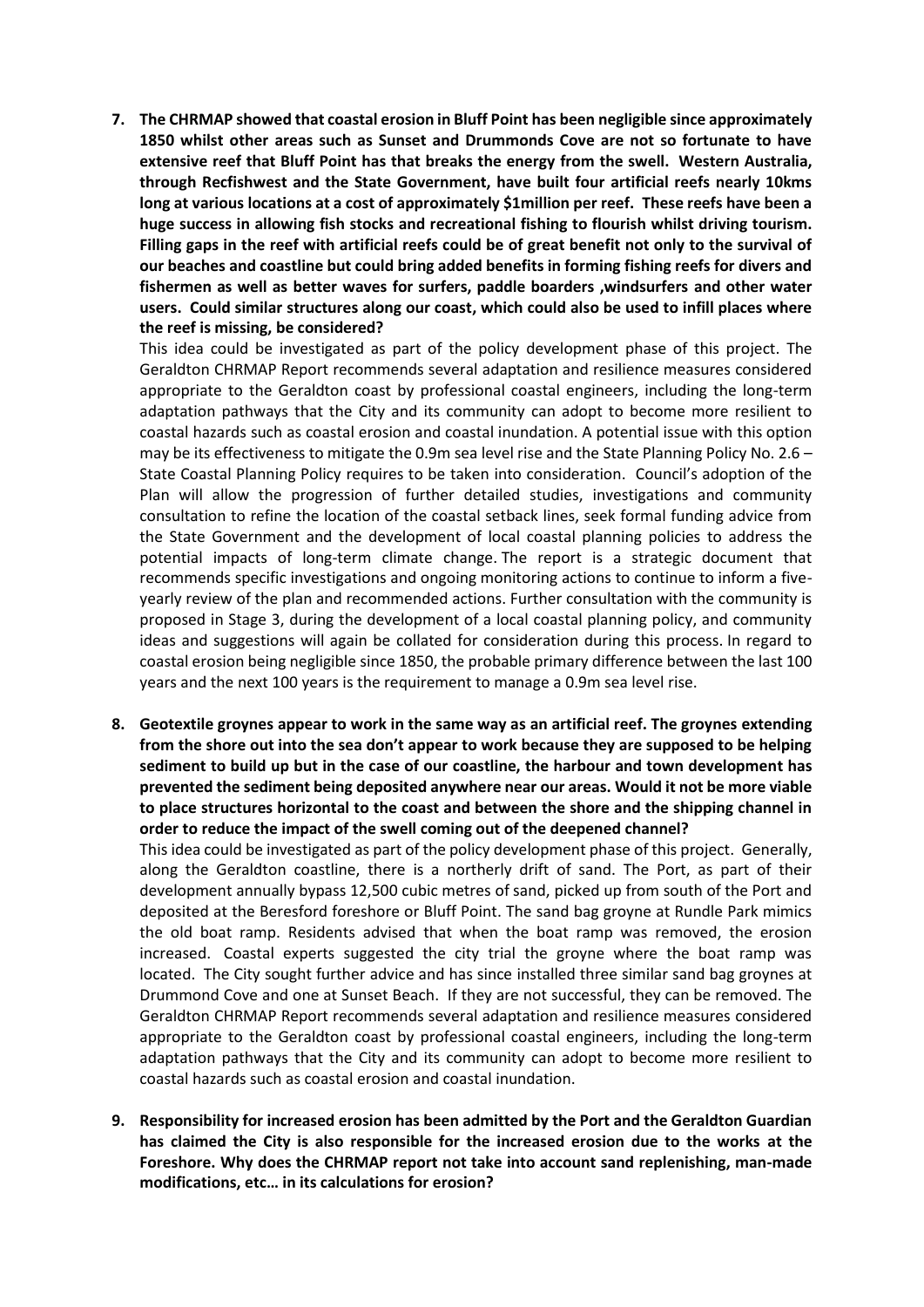The Geraldton CHRMAP Report takes into account existing treatments such as the Northern Beaches Stabilisation Programme (NBSP) sand bypassing works undertaken each year by the Mid West Ports Authority and the Beresford Foreshore coastal protection structures have been designed not to interrupt the sediment flow northwards from Beresford.

**10. The fringe reef platform along the coast currently provides an effective barrier to alleviate the erosive forces of wave impact on beaches and the necessity for hard onshore construction that may compromise the quality of our beaches. Given it is widely accepted and acknowledged in reports that the infrastructure constructed on the shoreline and into the waters of Champion Bay, as well as the widening and deepening of the shipping channel has significantly impacted the natural sand replenishment on the norther beaches of the Geraldton coastline, will the Council support the community in canvasing the State Government to protect the already established suburbs by increasing and consolidating the fringe reef platform?**

Yes, Council's adoption of the Geraldton CHRMAP Report will enable the CEO to seek formal advice from the State Government on its position with respect to the future availability of funding for coastal protection works. The advice received from the State will guide Council's subsequent response. The City will also canvas the State and Federal Governments for funding for any possible coastal works but cannot comment yet on what form the coastal works would take.

**11. Why does the CHRMAP Report rely on officially accepted climate models, which have been proven by long-term Australian tide gauge records to be a serious exaggeration of global warming causing sea level rise?**

The Geraldton CHRMAP Report is based on the requirements of State Planning Policy No. 2.6 – State Coastal Planning Policy. The Report focusses on the consequential impacts of sea level rise, not the causal effects. If sea level rise predictions change significantly, then this will be reflected through State Planning Policy No. 2.6 – State Coastal Planning Policy.

**12. Table 5.5 in the report refers to the LiDAR capture date of March 2013. Aerial data used was from 2016. Given the Beresford works has only just been completed, is the Council planning on requesting updated LiDAR captures and aerial data to then ask Baird to prepare an updated report based on the latest data available?**

The Geraldton CHRMAP Report has been undertaken as per the requirements of State Planning Policy No. 2.6 – State Coastal Planning Policy. The plan is a strategic document that recommends specific investigations and ongoing monitoring actions to inform a five-yearly review of the plan and the adoption of the Geraldton CHRMAP Report is not the conclusion of this project. The final Geraldton CHRMAP Report recommends undertaking key technical studies to further inform the ongoing CHRMAP process such as a geophysical survey of the shoreline and more detailed overland flood studies have been completed and are available on the City's website.

**13. According to the CHRMAP report, Southgate Dunes will help protect the Tarcoola Beach from coastal erosion for another 50 years. So why is the City allowing the continued mining of sand from these dunes?**

The section of Southgate Dunes that is contributing to the supply of sand feeding the beaches north of the dune system is not being mined, and those areas will not be mined going into the future.

**14. Since the release of the CHRMAP Report, my insurance premiums have increased. Is there anything the City can do to reassure insurance companies that my property isn't at risk?** The development of the coastal hazard maps for Geraldton are based on the requirements of State Planning Policy No. 2.6 – State Coastal Planning Policy. One of the recommendations in the report to Council is to undertake further Geophysical investigations that may result in changes to the erosion lines. Further information on the role of the insurance in coastal adaptation can be found https://coastadapt.com.au/role-of-insurance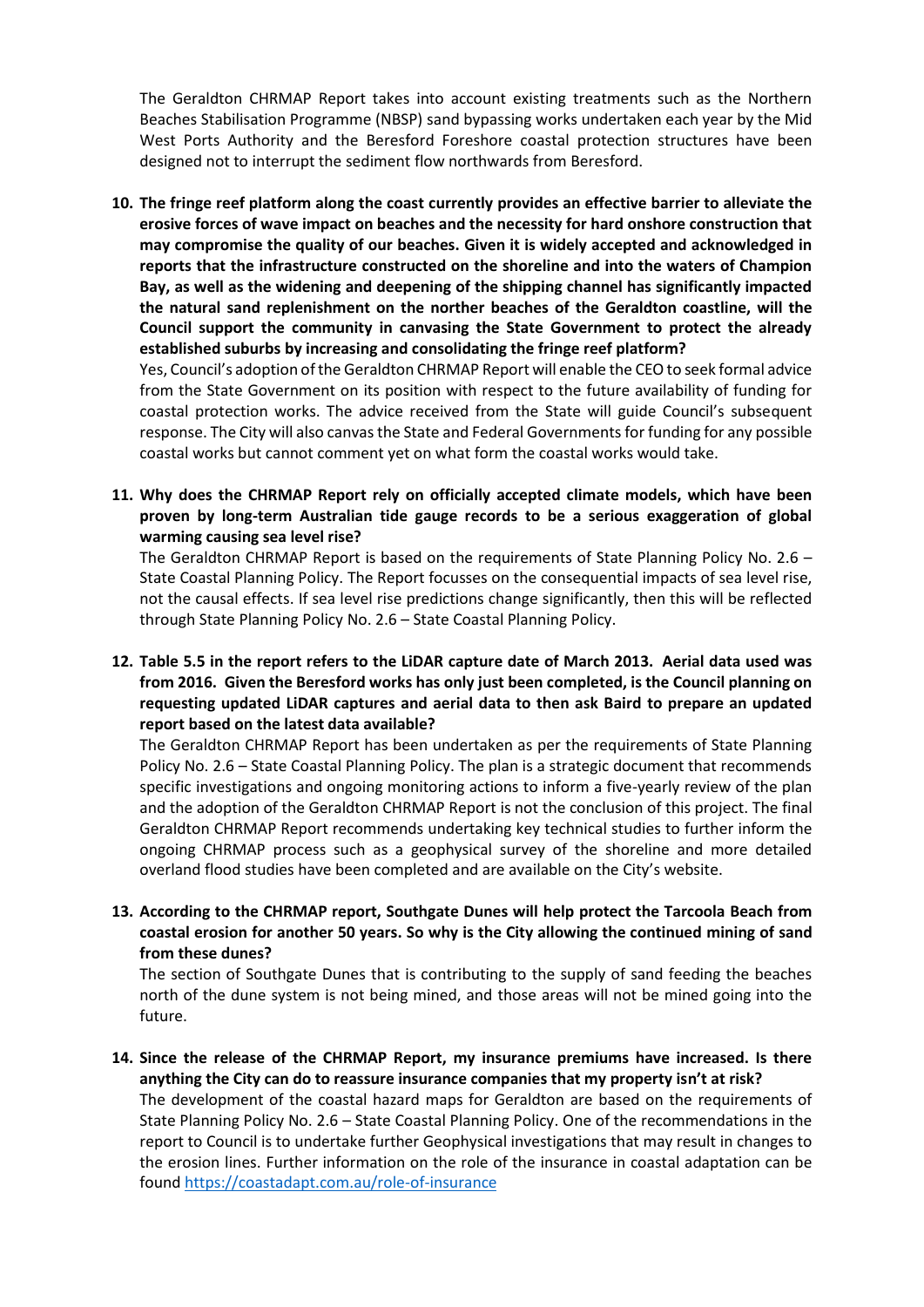**15. A key factor in estimating erosion levels and the potential for rock to limit the impacts of coastal erosion is the presence of bedrock. Why does the modelling not mention this?**

The development of the coastal hazard maps for Geraldton are based on the requirements of State Planning Policy No. 2.6 – State Coastal Planning Policy. This means the Geraldton coastline is treated as a sandy coast. One of the recommendations in the report to Council is to undertake Geophysical investigations at key coastal locations that may allow certain coastal locations to be treated as rocky. If this is the case, the erosion set back lines may be able to be adjusted. This investigation is complete and the report is available on the City's website.

**16. The Geraldton Port and the Batavia Coast Marina are the cause of the coastal erosion issues, and that the coastal erosion setback lines wouldn't be so bad if the Port and Marina breakwaters hadn't been built. Will the Port be funding the required coastal protection works that their actions have caused?**

The Port has recognised its contribution to erosion to the northern beaches up to the Chapman River and is obliged to bypass 12,500m3 of sand each year to the Beresford Foreshore to feed these beaches. It has undertaken this operation since 2006 – and this will continue into the future.

**17. In 2003, a MOU was implemented between Mid West Ports Authority and the City Council regarding the impact dredge works and groyne structures were having on the Champion Bay Coast line. Over the last 20 years sea level rise has been minimal and most erosion has come for storm activity made more severe by deepening the shipping channel and groyne building. Therefore, does Council, on behalf of its residents, believe the undertaking of sand nourishment by the Port is adequate and should the Port be contributing more towards coastal erosion?**

Coastal erosion and inundation is impacting coastlines around Australia including Geraldton. To that end, the Mid West Ports Authority has recognised its contribution to erosion to the northern beaches up to the Chapman River and since 2006, has been bypassing a minimum of 12,500m3 of sand each year (a figure calculated at that time by one of Australia's leading coastal engineers)) to the Beresford Foreshore to feed these beaches and this will continue into the future. The Port has also help fund the construction of coastal protection works along the Beresford Foreshore and we are grateful for their contribution towards this project. The City will continue to work with the Port regarding potential projects to mitigate the impacts of coastal erosion and inundation if and when infrastructure becomes at risk.

**18. Why has there has been a complete lack of transparency and communication regarding the development the CHRMAP Report.** 

The development of the Geraldton CHRMAP Report has had extensive community consultation, which was widely promoted. Promotion of the process began with the release of the three Coastal Hazard Mapping reports covering the area from Drummond Cove to Cape Burney, which included community information sessions regarding the reports.

**19. How can the City say the CHRMAP report was informed by community engagement when they only promotion of the topic was a social media post and the City website?**

A flyer regarding the Coastal Planning Survey and Workshops planned for the CHRMAP project was distributed to all property owners in the July 2017 Rates Notices. Extensive information on CHRMAP and related issues including workshop dates and how/where to take the survey were uploaded to the City's website. A range of media releases and social media posts were issued and posters displayed at key locations across the City and extensive advertising campaigns in both traditional and social media platforms were undertaken to promote the community survey and workshops. A complete summary on the Community Engagement process undertaken to inform the Geraldton CHRMAP Report development is available on the City website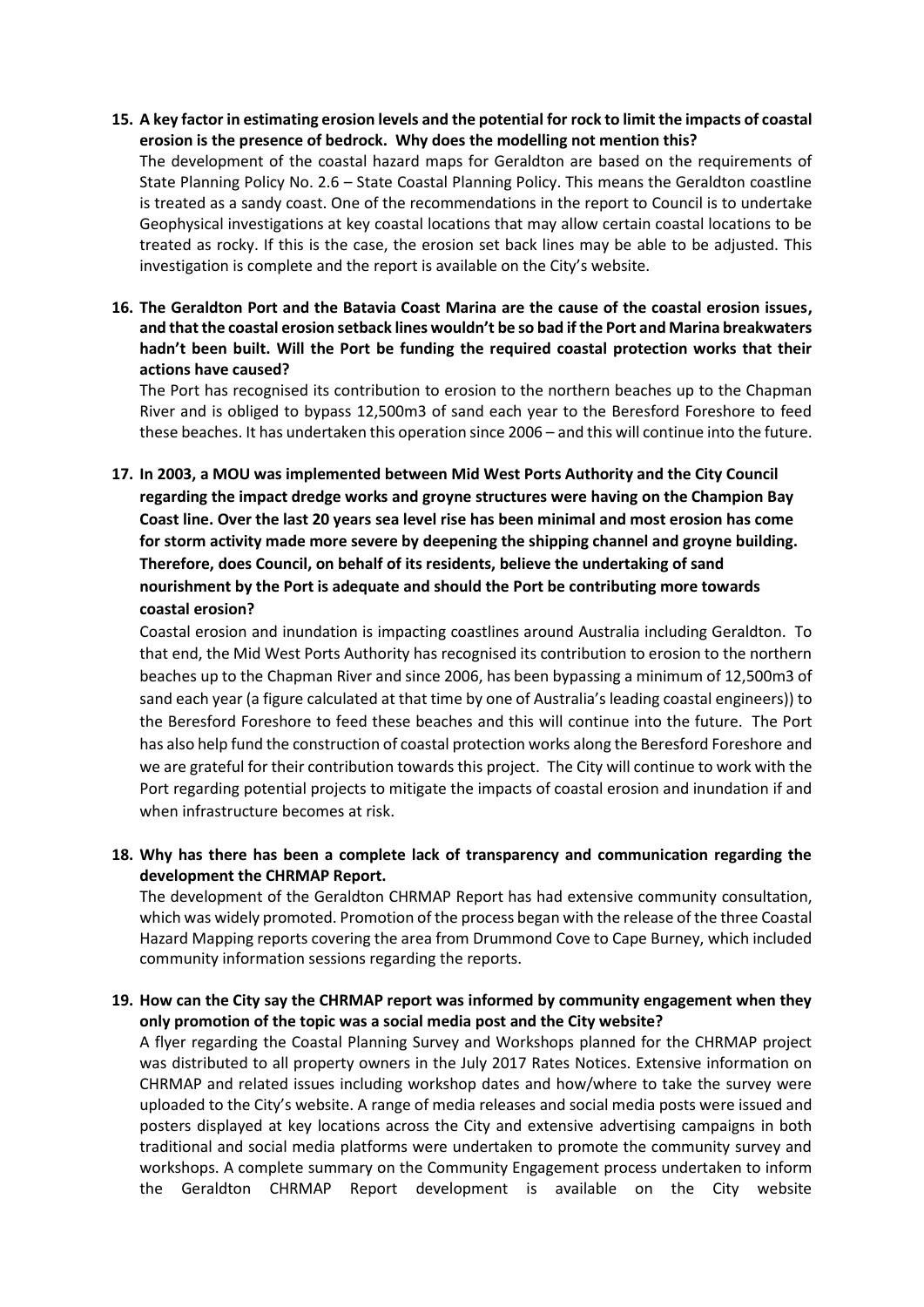[https://www.cgg.wa.gov.au/live/my-environment/draft-geraldton-coastal-hazard-risk](https://www.cgg.wa.gov.au/live/my-environment/draft-geraldton-coastal-hazard-risk-management-and-adaptation-planning-report.aspx)[management-and-adaptation-planning-report.aspx](https://www.cgg.wa.gov.au/live/my-environment/draft-geraldton-coastal-hazard-risk-management-and-adaptation-planning-report.aspx)

**20. Some public comment submissions indicate perceived gaps in community engagement for the CHRMAP process to date so how is the City planning to identify and address any gaps for Stage 3 of the process?**

Once the Geraldton CHRMAP Report is adopted by Council, Stage 3 of the process can begin and a Community Engagement Strategy for policy development will be developed. Opportunities for the community to have their say will be promoted using a range of traditional and social media channels including media releases and the City website. To ensure opportunities to engage aren't missed, the City encourages residents to regularly visit the City's website where all the latest news and information on all community engagement activities can be easily found.

**21. Chapman Valley Shire residents come to Geraldton to visit our beaches all the time. Why weren't they included in the consultation process?**

The development of the Geraldton CHRMAP Report has had extensive community consultation, which was widely promoted. Chapman Valley Shire has been included in the stakeholder engagement. Community feedback has not been restricted to residents of the City of Greater Geraldton.

- **22. Why does the report recommend managed retreat and not reflect what was reported in the Coastal Planning Community Workshops Summary Report regarding protection of homes?** The CHRMAP Community Workshops were undertaken to provide the opportunity for the community to identify and prioritise assets in the coastal zone and the importance of these assets to them. The CHRMAP Community Workshops also explained the coastal adaptation types and provided the opportunity for the community participants to suggest adaptation measures for each adaptation type. This provided information for the consultant to identify the long-term adaptation pathway for the assets and values in the coastal zone.
- **23. I attended the community workshop in October 2017 and managed retreat by Sunset Beach residents was not an option so why does it appear in the CHRMAP report?**

The CHRMAP Community Workshops were undertaken to provide the opportunity for the community to identify and prioritise assets in the coastal zone and the importance of these assets to them. The CHRMAP Community Workshops also explained the various coastal adaptation types and provided the opportunity for the community participants to suggest adaptation measures for each adaptation type. This provided information for the consultant to identify the long-term adaptation pathway for the assets and values in the coastal zone.

#### **24. What are the timelines for development of coastal planning policies?**

The timeline for the development and adoption of coastal adaptation policies is outlined below.



\* CHRMAP process undertaken in accordance with the WA State Planning Policy No. 2.6 State Coastal Planning Policy (SPP2.6)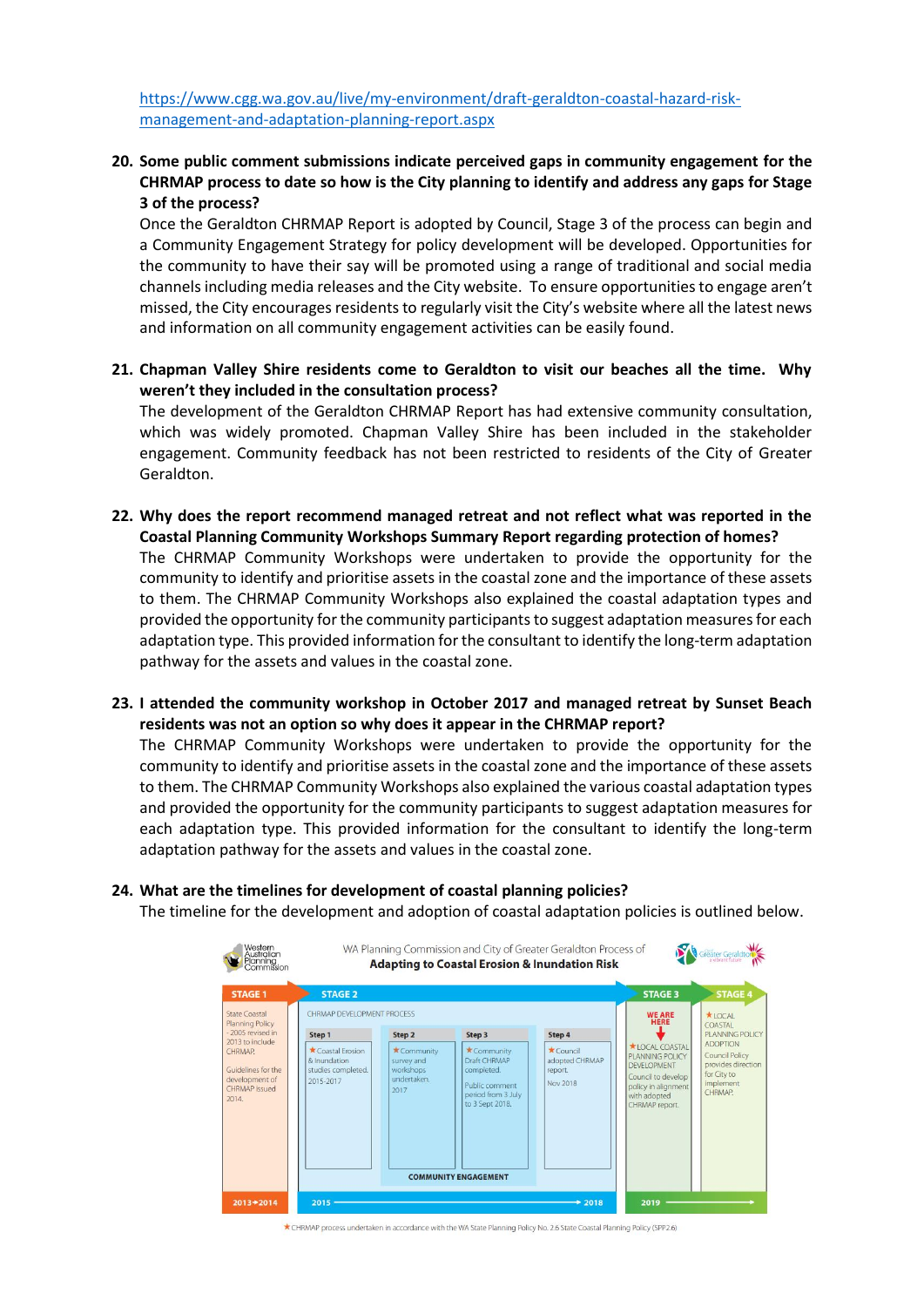#### **25. Given the varied projected impacts of erosion and inundation within the boundaries of the City of Greater Geraldton, how is the City planning to develop policy that is appropriate to specific areas of risk?**

The City agrees that different impacts have been identified at different locations along the Geraldton coastline. The Council has not yet decided on the framework for the coastal adaptation policy development stage of the project. Possible options include having individual policies for the 12 coastal cells, grouping the cells into four geographical areas with a policy each area or having one overarching policy establishing the general direction for specific strategies within each cell.

#### **26. Will those impacted by erosion and inundation be included in policy development?**

The City will continue its extensive community engagement through the development of coastal planning policies.

## **27. There have been quite a few properties built lately in the area the CHRMAP Report says are in the extreme risk or near to it. How does the Council justify allowing more development in an area they already know is at risk and yet not make the current situation known to those buyers?**

The potential impacts of coastal erosion and inundation on the area between Cape Burney and Drummond Cove has only been known to the City since three coastal erosion and inundations studies of the area were completed. These reports have been available to the community on the City's website since the following dates:

- January 2016: Point Moore Coastal Inundation and Coastal Processes Allowances Study
- 6 April 2016: Town Beach to Drummond Cove Coastal Inundation and Coastal Processes Allowances Study
- 8 February 2017: Cape Burney to Greys Beach Coastal Inundation and Coastal Processes Allowances Study.

In addition to their publication on the City's website, the City also notified local real estate agents, settlement agents, and REIWA informing them of the reports.

Under the State Planning Policy 2.6 State Coastal Planning, the Geraldton CHRMAP Report recommends development approval on land that is considered infill development within Special Control Areas under an accommodate and managed retreat approach with mechanisms that address the identified risk. Coastal adaptation policies, which will be developed in Stage 3 of the Coastal Adaptation Process, will determine what these mechanisms may be.

## **28. Will I still be able to build a house on my vacant block of land now that it is located behind the red line?**

Under the State Planning Policy 2.6 State Coastal Planning, the CHRMAP Report recommends that development approval be required on land that is considered infill development within Special Control Areas under an accommodate and managed retreat approach with mechanisms that address the identified risk. Coastal adaptation policies, which will be developed as in Stage 3 of the Coastal Adaptation Process, will determine what these mechanisms may be.

## **29. Will the City still issue building permits for me to renovate my existing house now that it is located behind the red line?**

The issuing of building permits to undertake renovations on existing houses located within the Special Control Area may be subject to a separate development approval process (to accommodate and managed retreat mechanisms outlined in the State Planning Policy 2.6 State Coastal Planning that address the identified risk). The Coastal Adaptation policies, which will be developed as in Stage 3 of the Coastal Adaptation Process, will determine what these mechanisms may be. \*Note: Cannot apply controls on building permits under the legislation.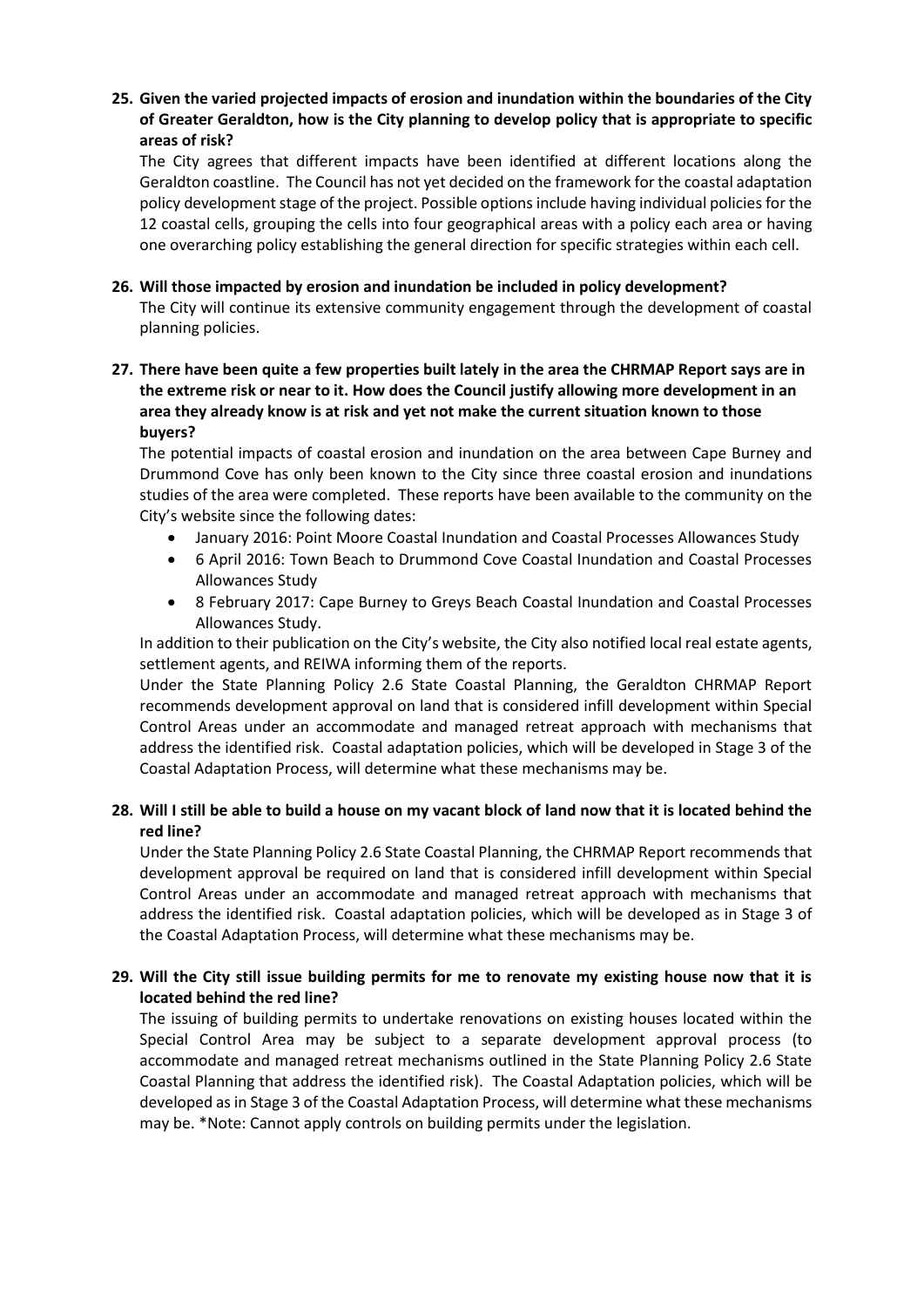#### **30. Is the City planning on changing the ability of homeowners in the extreme risk category to be able to demolish and build on their land, and will there be consultation with the affected homeowners prior to such decision?**

Under State Planning Policy 2.6 State Coastal Planning, the CHRMAP Report recommends development approvals on land that is considered infill development to be undertaken within Special Control Areas under an accommodate and managed retreat approach with mechanisms that address the identified risk. Coastal adaptation policies, which will be developed as in Stage 3 of the Coastal Adaptation Process, will determine what these mechanisms may be. The policy development phase of this project will include further consultation with affected land and homeowners.

#### **31. Why would the City want to set a precedent by establishing Special Control Areas?**

Special Control Areas (SCAs) are intended to control particular types or characteristics of development associated with a circumstance which does not generally coincide with an existing zone or reserve. Special Control Areas can be used to address a range of issues including: bush fire prone areas, flood prone land, minerals and basic raw materials, landscape protection, sensitive development buffers, water catchments, and areas of special character. Local Planning Manual (WAPC, 2010). The City already has seven Special Control Areas. These can be viewed on the City's public Intramaps portal [\(https://maps.cgg.wa.gov.au/Intramaps90\)](https://maps.cgg.wa.gov.au/Intramaps90).

- **32. Is the Council planning that properties at extreme risk be listed with a Section 70A notification on their title and will this be communicated in writing first to the affected property owners?** At this point in time, no decision has been made by Council on any planning controls (including the possibility of notifications on title) as part of the CHRMAP process. Coastal adaptation policies, which will be developed in Stage 3 of the Coastal Adaptation Process, will determine what these planning mechanisms may be. The policy development stage of this project will include further consultation with affected land and homeowners.
- **33. Given that many, if not all properties identified as at risk in the CHRMAP have a similar, equal or higher AHD than properties in the CBD and Beresford, and that the latter mentioned properties will therefore be affected by any possible sea level rise before those as unprotected, does the Council accept that it is unreasonable to place Section 70A notifications on some properties and not the others?**

At this point in time, no decision has been made by Council on any planning controls (including notifications on title) as part of the CHRMAP process. Coastal adaptation policies, which will be developed as in Stage 3 of the Coastal Adaptation Process, will determine what these mechanisms may be. The policy development stage of this project will include further consultation with affected land and homeowners. With respect to coastal process implications, if Council decides that placing notifications on properties is appropriate, this would need to be done equitably. Please note that a property's AHD is not the only factor that determines how a property is impacted by coastal erosion processes.

## **34. Is the City prepared to undergo lengthy legal action and the associated costs should Section 70A notifications be placed on titles?**

At this point in time, no decision has been made by Council on any planning controls (including notifications on title) as part of the CHRMAP process. State Planning Policy No. 2.6 – State Coastal Planning Policy states:

*a. Where a coastal hazard risk is identified, it should be disclosed to those likely to be affected. On consideration of approval for subdivision and/or development current and/or future lot owners should be made aware of the coastal hazard risk by providing the following notification on the certificate on title: VULNERABLE COASTAL AREA –This lot is located in an area likely to be subject to coastal erosion and/or inundation over the next 100 years.*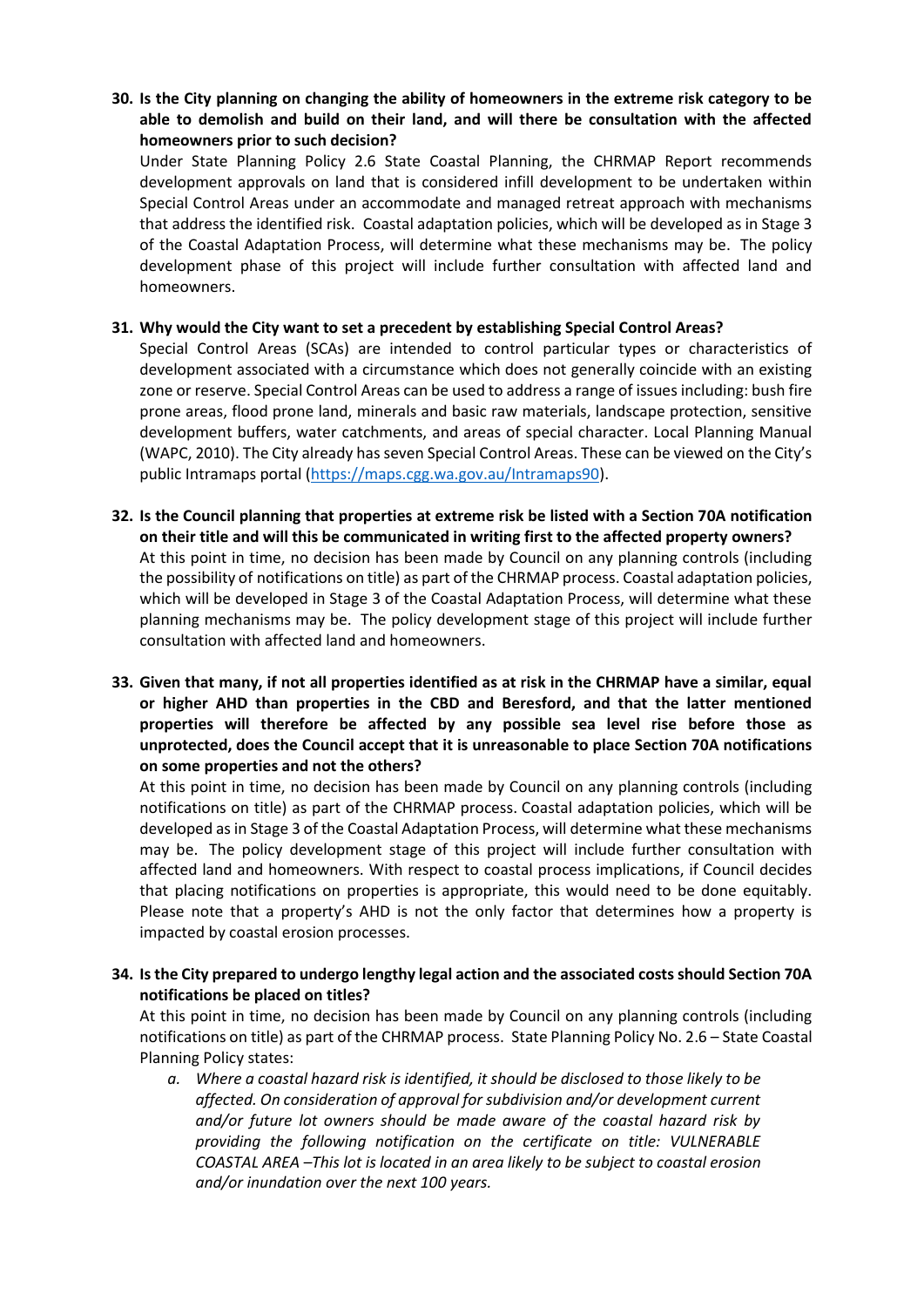#### **35. What will happen to homes resumed into public domain?**

At this point in time, no decision has been made by Council on resuming property into the public domain.

#### **36. Where will people go when their houses are resumed into the public domain?**

At this point in time, no decision has been made by Council on resuming property into the public domain.

**37. How can the City adopt a managed retreat stand when they have obligations to land owners under the Planning Act?**

The Geraldton CHRMAP Report is based on the requirements of State Planning Policy No.2.6 - State Coastal Planning Policy. The report looks at the potential risks to twelve Coastal Management Units over three planning timeframes which will guide sustainable decision-making over the coming years.

**38. If the Accommodate / Managed Retreat option is kept in place, will the COGG be prepared to purchase our properties at our current asking price?**

At this point in time, no decision has been made by Council on resuming property into the public domain.

**39. The CHRMAP Report says more than 600 properties will be impacted by coastal erosion over the next 100 years and the estimated value of properties is approximately \$36,000,000. Wouldn't it be cheaper to protect these properties rather than resume them?**

It is important to differentiate between assets that are likely to be at risk between now and 2030 and assets that may be at risk in the future (2030 – 2070). The Geraldton CHRMAP Report is based on the requirements of State Planning Policy No.2.6 - State Coastal Planning Policy. The report looks at the potential risks to twelve Coastal Management Units over three planning timeframes which will guide sustainable decision-making over the coming years.

**40. Why would the City choose not to protect coastal properties when it is the least costly? 'Do Nothing' will incur reputation damage and legal costs to the city, detour tourism and investors and incur legal costs 'Planned Retreat' requires reserve funds to acquire the properties before or at the time of the erosion trigger whereas 'Protect' has the least cost and risk and the biggest reward to the community and stakeholders whilst encouraging tourism and investment.** The Geraldton CHRMAP Report is based on the requirements of State Planning Policy No.2.6 -

State Coastal Planning Policy. The report looks at the potential risks to twelve Coastal Management Units over three planning timeframes which will guide sustainable decision-making over the coming years.

**41. As it seems the majority if not all residents affected by any proposed Section 70A notifications on properties favour protection measures to be implemented to the section of coastline north of John Batten hall. I would like to propose an all-weather boat ramp to be included in any works north of John Batten Community Hall. Geraldton has no all-weather boat ramp north of town and desperately needs one. This would not only be a great benefit to the local community but would be excellent way to promote tourism north of the town centre. This ramp would also increase the safety for boat owners as they would no longer have to tackle the risks with beach launching and the Geraldton Sea Rescue could also access the ramp in case of emergency. Is council aware of the Recreational Boating Fund and will you be using it to fund any protection measures along this stretch of coastline?**

The City is aware of the Recreational Boating Fund (RBF) and supported the Drummond Cove community in 2017 with an application to Round 22 for the design and construction of a boat launching facility at Whitehill Road. MP Rogers & Associates were engaged by the City to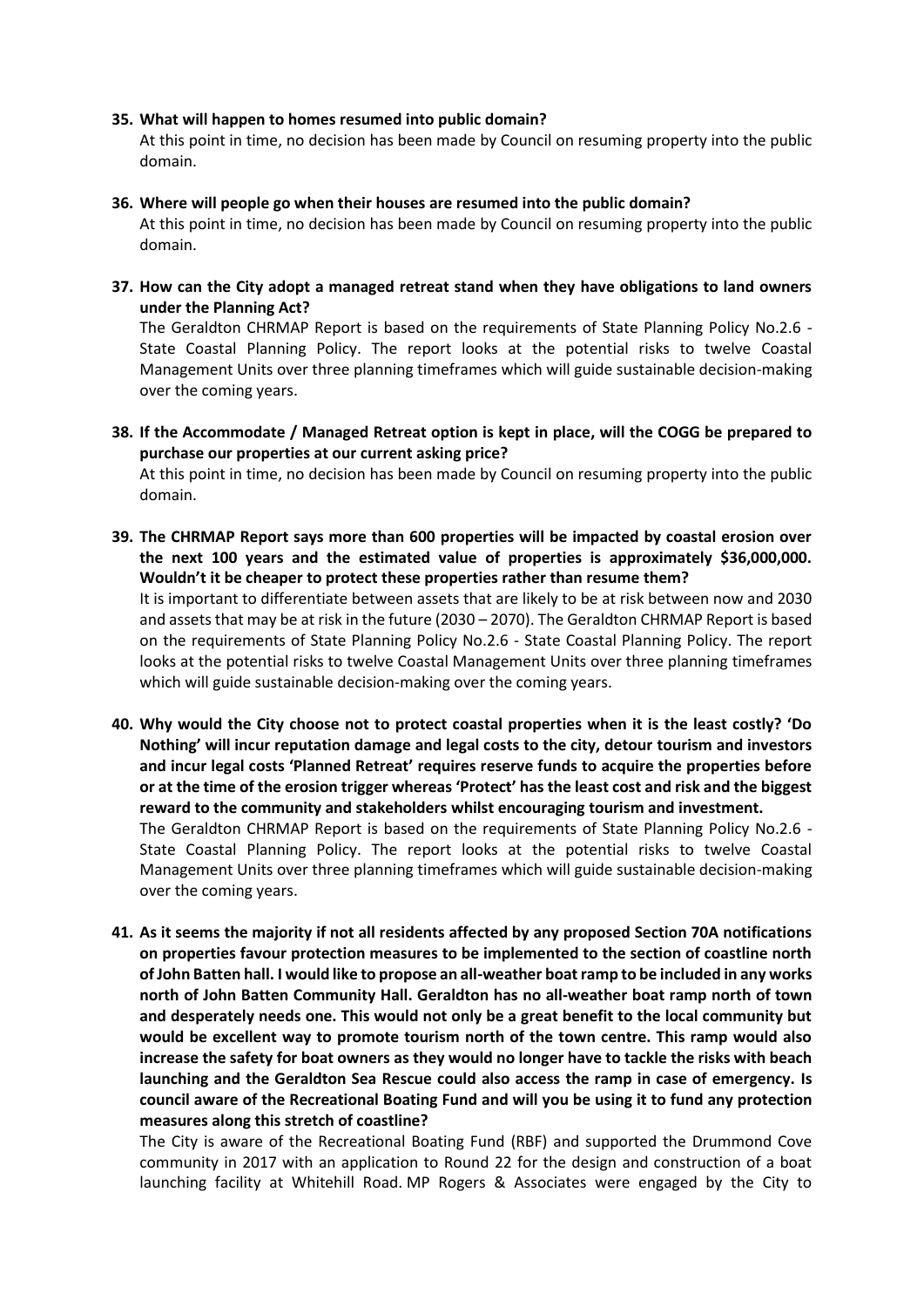undertake concept design investigations and cost estimates into an enclosed boat launching facility subsequent to a review of boat ownership rates and usage in Geraldton in 2013 that suggested a potential need for two new lanes of boat ramp by 2026. The concept design and estimate cost of an enclosed boat launching facility are in the order of \$4.2m however, only a maximum of \$750k is available from RBF.

- The City was unsuccessful in its funding application, but the feedback received was that:
- This would be a worthy project however agreed that further study/planning was required.
- The location is an erosion hotspot area and further investigations are required prior to consideration of any boating facilities.
- This is a large project and would require capital funding and a staged approach.

This option could again be considered when the CHRMAP report has been adopted and the State Government's position on funding coastal protection works is clearly understood. A copy of the MP Rogers & Associates concept design report is available on the City website here (hyperlink)

- **42. The City has already set a precedent by funding coastal protection works at Beresford Foreshore. Why is the Council not considering protection for the remainder of the coastline to the north?** The primary driver for the Beresford Foreshore Project was to protect State and Local Government assets and utilities located along Chapman Road valued at more than \$55M, which were at risk from coastal erosion. The project was funded through the Royalties for Regions funding and Mid West Ports Authority. The City committed \$1.85M to replace and improve amenity lost to coastal erosion. In line with the State Planning Policy 2.6 State Coastal Planning, the Beresford Foreshore coastal protection works were progressed only after all other options for avoiding and adapting to coastal hazards including managed retreat had been fully explored.
- **43. As stated on 27 October 2015, the City's position pertaining to the almost completed coastal protection measure installed on Beresford Foreshore, is that the works 'will provide protection to Local and State government owned infrastructure such as roads, electricity, water supply, sewerage and telecommunications. This infrastructure provides benefits to all residents and not just those in the immediate vicinity. Similarly, any improvement in amenity will also benefit all residents and visitors to our City'. Given that the community consultation phase of the CHRMAP process identified that most of the wider community identifies the beaches as City's the most important asset, will the City reject the proposal within CHRMAP that those properties immediately protected be required to pay for the protection works (that benefit the greater community)? If not, will all properties in Beresford be required to fund the protection works.** The primary driver for the Beresford Foreshore Project was the protection of State and Local Government assets and utilities located along Chapman Road valued at more than \$55M, which were at risk from coastal erosion. The project funding of \$23m was provided through Royalties for Regions, Mid-West Ports Authority and a City contribution of \$1.85M to replace and improve amenity previously lost to coastal erosion. State funding bodies are increasingly requesting a strategic Coastal Adaptation Plan and local coastal planning policies to demonstrate the need, and planning undertaken for coastal adaptation measures. Formal adoption of the Geraldton CHRMAP will progress the investigation of opportunities for access to funding for coastal adaptation measures. No decisions will be made as to how funding may impact the Geraldton community until the State's position is understood.
- **44. One of the options in the CHRMAP is that any protection works for potential sea level rise and coastal erosion can be funded in part by, or charged to, the residents whose properties are protected. Can Council confirm how much the residents of Beresford have been charged or are going to be charged in their rates for the protection of the Beresford Foreshore?** The Beresford Foreshore Project funding of \$23m was provided through Royalties for Regions, Mid West Ports Authority and with a City contribution of \$1.85M to replace and improve amenity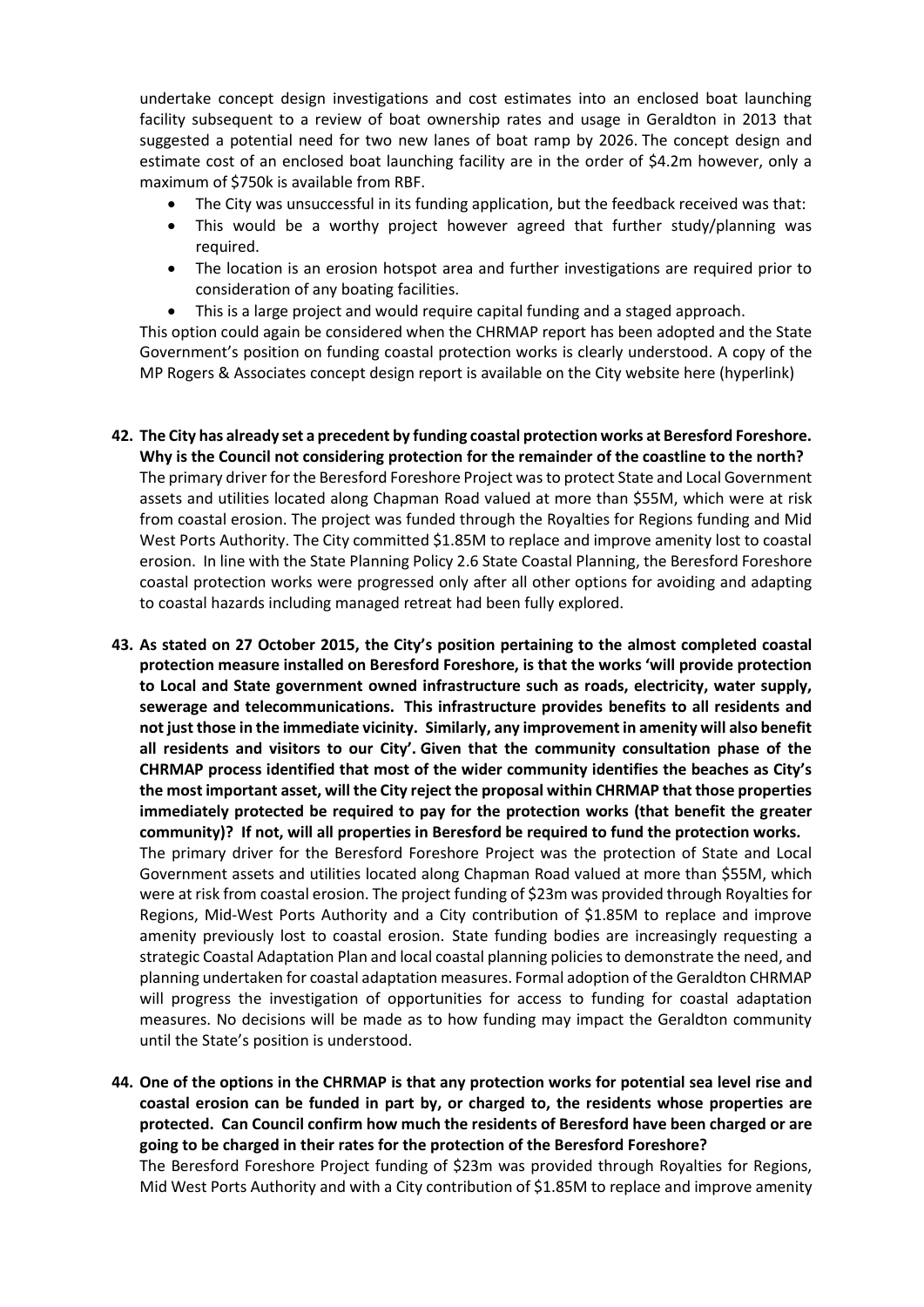previously lost to coastal erosion. No residents in Beresford have received any additional rates or charges to contribute to the project costs.

**45. Is Council aware that Geotextiles Sand Containers are made of polyester, which will ultimately break down into plastic particles adding to environmental plastic load and if so can alternative materials be considered, included in CHRMAP Report and then sourced and installed?** The City is always looking for ways to reduce its environmental impact. For instance, the City is now using hessian bags around its plantings instead of plastic following concerns raised by the community. With respect to the Geotextile Sand Containers, they have been placed with the aim of minimising environmental and coastal harm. It is envisaged, if the bags begin to deteriorate or it is determined that their placement is not producing the desired result they will be removed and disposed of appropriately. Alternative materials such as rock, concrete, timber and composites have and are being investigated. For example, the City has sought advice regarding adaptation works at Sunset Beach. The advice received from M P Rogers and Associates is available on the City website:

https://www.cgg.wa.gov.au/Profiles/cgg/Assets/ClientData/Documents/Infrastructure/CHRMAP /IS185I\_MP\_Rogers\_Sunset\_Beach\_Adaptation\_Options\_Advice.pdf

**46. The Geraldton Foreshore has been fortified for erosion, but the CBD faces an inundation risk.  Can a low dike along the foreshore be included in the potential management and adaptation response, which would reduce inundation risks for the CBD and residential areas?**

In 2020, the City undertook a detailed overland flood study to more appropriately define current and future flood levels throughout the Geraldton Central Business District and also, Beachlands, and West End. The flood study provides improved understanding of flooding impacts for planning purposes and assesses the options for flood control and emergency management. It incorporates key processes including coastal water levels and wave forcing, vegetation and surface roughness, high resolution ground and building elevation data, rainfall on grid and drainage infrastructure. The report is available on the City's website.

**47. Why should property owners have to pay for coastal protection works when Beresford residents didn't have too?**

The primary driver for the Beresford Foreshore Project was to protect State and Local Government assets and utilities valued at more than \$55M.

**48. Has the City commenced negotiations with the State Government regarding their assets identified at risk in the CHRMAP so collaborative joint venture projects, which could provide cost effective protection works for State and Federal Treasuries, can be developed?  If yes, what has been the response?**

The Council's position is that it would like to work collaboratively and cooperatively with all asset owners potentially impacted by coast processes. The City has demonstrated its willingness to do this with the completion of the recent Beresford Foreshore works. With respect to access to future State and Federal Government funding for coastal protection works, officers have been advised that the first step is the adoption of the CHRMAP Report by Council. The proposed Council resolution reflects the desire to obtain assistance from both the State and Federal Governments on this issue which is being faced by coastal councils around Australia. As a specific example, at the time of the closure of Whitehill Road, officers approached various utility providers for assistance with funding coastal works. On this occasion the City was unsuccessful with these organisations as they opted not to remove their infrastructure and adopted a wait and see approach.